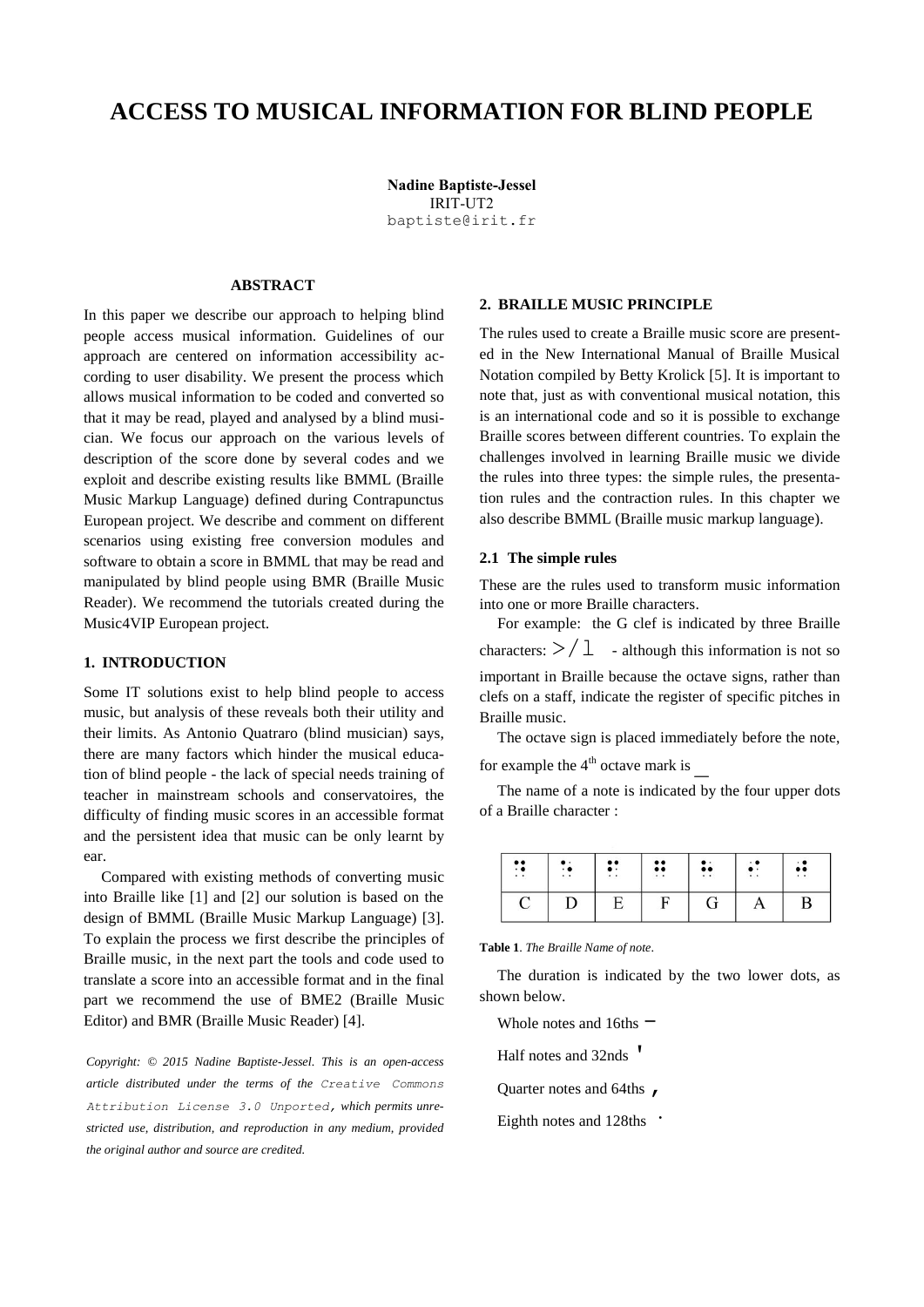So a short simple score will be transcribed:



<u> 18 18 21</u> **:: ::** Time signature: Common time 4<sup>th</sup> octave G Clef CD E F GABRest

**Figure 2**. A simple score in Braille.

## **2.2 Presentation rules**

Two presentations exist for keyboard instruments or other ensembles: bar over bar and section by section.

Bar over bar presentation presents a Braille line for each stave and the first note of each bar appears in paral $l<sub>e</sub>1$ 

Section by section presentation presents a number of bars for one stave followed by a number of bars from the other.

These different presentation rules are available for all the score.

Other presentation rules exist to add in the Braille score the corresponding print page number to facilitate collaboration with sighted musicians.

# **2.3 Contraction rules**

There are two types of contraction rules, dot reduction and character reduction. These different rules reduce the reading time and the number of pages in a Braille score. The rules are designed to help reader with a good knowledge of Braille music.

Example of dot reduction:



**Figure 3**. Example of Braille dot reduction.

The first note of the first double group is written with dots 3 and 6 but for the other note these duration dots are missing. The same reduction is not possible in the second part of the example because there would be an ambiguity with the last two notes.

Example of character reduction :



**Figure 4**. Example of Braille character reduction.

When the same interval appears several times the first interval sign is doubled and then one interval sign is placed at the end.

To store all the Braille information we created the BMML code during the Contrapunctus project.

## **2.4 BMML**

BMML code was designed with following goals:

- to encode Braille structure and content as defined [3],
- to facilitate conversion from and to other music notation encoding such as MusicXML [4],
- flexibility to support different Braille music dialects.

The grammar of BMML is specified in [3] .Very briefly we can say that the BMML elements are of three types:

- a specific header in which is encoded all data relating to the document archiving and its structure,
- container elements which require a specific number of "children". A child can be another container or a text element,
- text elements which represent the Braille text coded in Unicode.

BMML attributes are used to encode the meaning of each text element. A lot of them are required.

The following paragraph shows an very simple example of BMML but BMML can support more complex notation (tuplets, ornements, …) which permits its use by professional musicians.

# **3. A SCENARIO TO TRANSFORM A SCORE IN BMML**

The objective of this scenario is to prove that it is possible to transform automatically a score in pdf format to a score in BMML. This example uses only free tools.

#### **3.1 First step**

The first step consists of finding a score in pdf format. It is possible to find this kind of score in an online library.

The score is Bach, Johann Sebastian, Minuet BWV Anh. 114 which is a public domain score found in the Petrucci Library site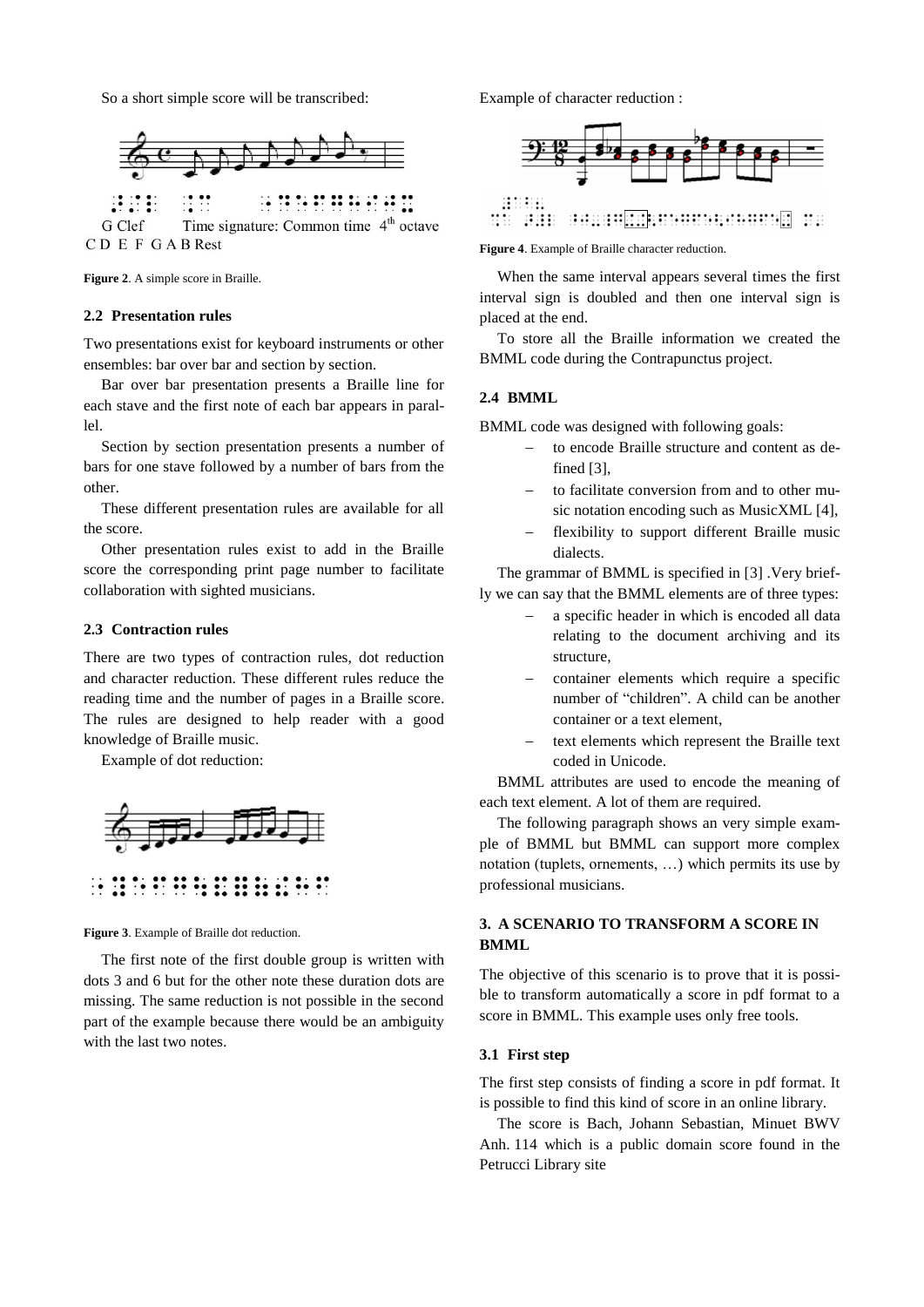[http://imslp.org/wiki/Notebooks\\_for\\_An](http://imslp.org/wiki/Notebooks_for_An-na_Magdalena_Bach_%28Bach,_Johann_Sebastian%29) na Magdalena Bach %28Bach, Johann Seba [stian%29](http://imslp.org/wiki/Notebooks_for_An-na_Magdalena_Bach_%28Bach,_Johann_Sebastian%29)



**Figure 5.** The *Minuet* in pdf.

## **3.2 Second step**

We use the trial version of the Myriad-online.com product call PDFtoMusic Pro to convert the pdf score into MusicXML format.



**Figure 6**. The *Minuet* after music recognition.

The MusicXML document generated contains layout information and note information as follows:



The note information with pitch, duration and octave signs is similar to the information in Braille.

| v≺note>                               |
|---------------------------------------|
| v <pitch></pitch>                     |
| <step>D</step>                        |
| <octave>5</octave>                    |
|                                       |
| <duration>6720</duration>             |
| <voice>1</voice>                      |
| <tvpe>quarter</tvpe>                  |
| <stem default-y="-45.31">down</stem>  |
| <staff>1</staff>                      |
| $\langle$ /note>                      |
| $\overline{\mathbf{v}}$ <note></note> |
| v <pitch></pitch>                     |
| <step>G</step>                        |
| <octave>4</octave>                    |
|                                       |
| <duration>3360</duration>             |
| <voice>1</voice>                      |
| <type>eighth</type>                   |
| <stem default-v="3.09">up</stem>      |
| <staff>1</staff>                      |
| <beam number="1">begin</beam>         |
| $\langle$ /note>                      |
| v <note></note>                       |
| v <pitch></pitch>                     |
| <step>A</step>                        |
| <octave>4</octave>                    |
|                                       |
| <duration>3360</duration>             |
| <voice>1</voice>                      |
| <type>eighth</type>                   |
| <stem default-y="6.40">up</stem>      |
| <staff>1</staff>                      |
| <beam number="1">continue</beam>      |
| $2$ $max$                             |

**Figure 8**. The note code in MusicXML.

## **3.3 Third step**

We use the online tool provided on the Music4VIP website which converts the MusicXML score into BMML. It is a very simple on line tool which is accessible for blind people.



**Upload Music XML file for conversion** 

Music XML file: Choisissez un fichier MSLP28...ano.xm Upload

**Figure 9** . MusicXML to BMML conversion tool.

**Figure 7**. The layout information in MusicXML code.

In this first part of score we can see a lot of layout information which will not be found in the Braille score.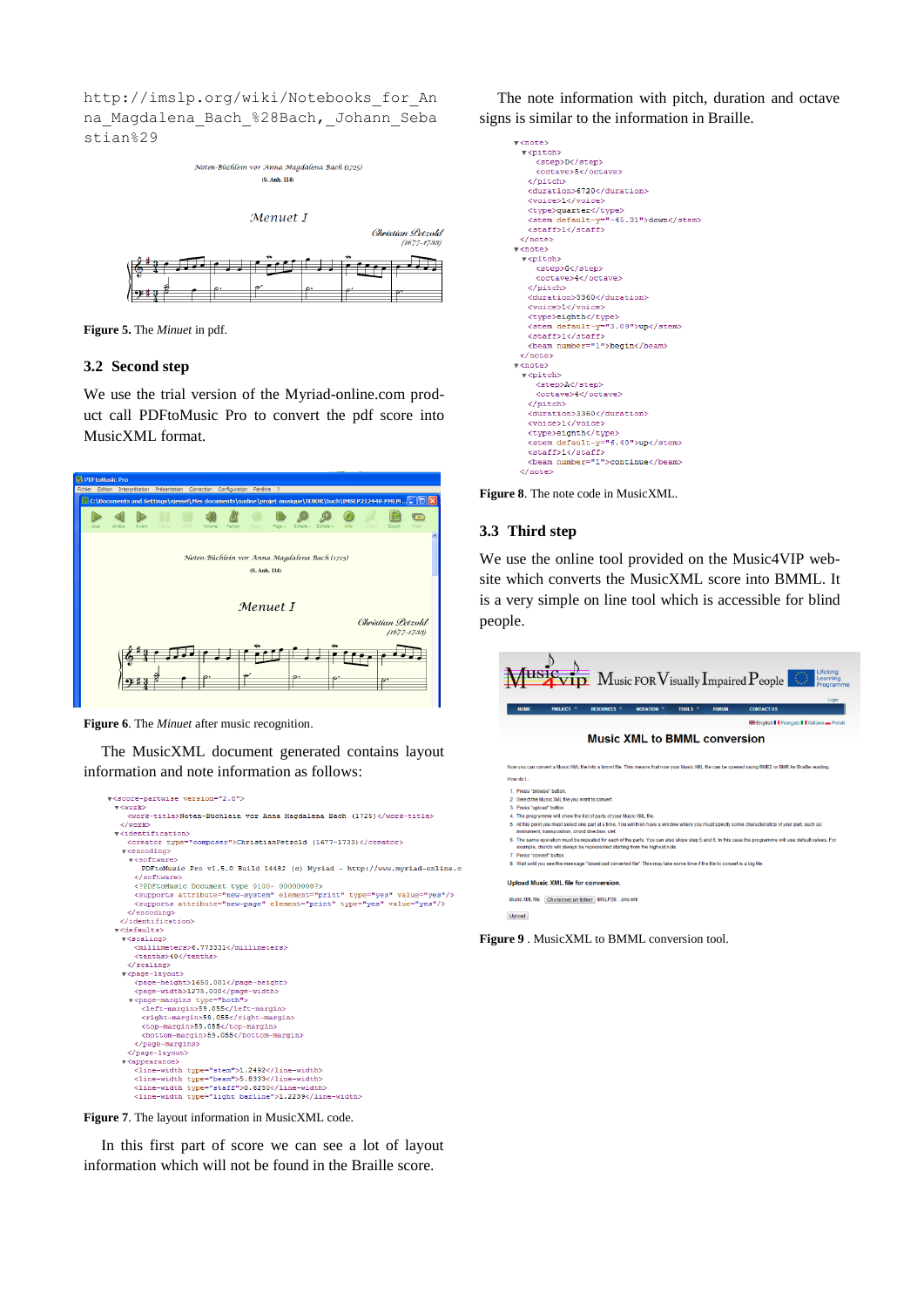#### The BMML file obtained is shown below.

| v <score version="0.81"></score>                                                                                                                                            |
|-----------------------------------------------------------------------------------------------------------------------------------------------------------------------------|
| v <score header=""></score>                                                                                                                                                 |
| v <part list=""></part>                                                                                                                                                     |
| v <part chord="" data="" dir="down" id="bmml-p01"></part>                                                                                                                   |
| <name id="bmml-0001" value="part 1">" 1" -" </name>                                                                                                                         |
|                                                                                                                                                                             |
| v <part chord="" data="" dir="down" id="bmml-p02"></part>                                                                                                                   |
| <name id="bmml-0002" value="part 2">"" ":" "' </name>                                                                                                                       |
|                                                                                                                                                                             |
|                                                                                                                                                                             |
|                                                                                                                                                                             |
| v <score data=""></score>                                                                                                                                                   |
| v <generic id="bmml-0003" text="" type="title" value="Noten-Büchlein vor Anna Magdalena Bach (1725)"><br/>vadenā. Viene nos izdelivisami varienis daine izviene n</generic> |
|                                                                                                                                                                             |
| v <part id="bmml-p01"></part>                                                                                                                                               |
| <part id="bmml-0017" name="">!" hd .!' </part>                                                                                                                              |
| <space id="bmml-0018"> </space>                                                                                                                                             |
| <key id="bmml-0404" signature="" value="1">"</key>                                                                                                                          |
| <time id="bmml-0405" signature="" values="3,1024">." :</time>                                                                                                               |
| <clef id="bmml-0021" line="2" name="G"> : </clef>                                                                                                                           |
| <space id="bmml-0022"> </space>                                                                                                                                             |
| v <note id="bmml-0023"></note>                                                                                                                                              |
| v <note data=""></note>                                                                                                                                                     |
| <pitch>36</pitch>                                                                                                                                                           |
| <duration>1024</duration>                                                                                                                                                   |
|                                                                                                                                                                             |
| <octave_id="bmml-0024"_value="5"> </octave_id="bmml-0024"_value="5">                                                                                                        |
| <note id="bmml-0025" name="D" type="" value="quarter or 64th"> </note>                                                                                                      |
| $\langle$ /note>                                                                                                                                                            |
| $x$ <note id="bmml-0026"></note>                                                                                                                                            |
| inknotation cbeams="0.1"?                                                                                                                                                   |
| v <note data=""></note>                                                                                                                                                     |
| <pitch>32</pitch>                                                                                                                                                           |
| <duration>512</duration>                                                                                                                                                    |
|                                                                                                                                                                             |
| <octave id="bmml-0027" value="4"> '</octave>                                                                                                                                |
| <note id="bmml-0028" name="G" type="" value="8th or 128th">"</note>                                                                                                         |
| $\langle$ /note>                                                                                                                                                            |
| v <note id="bmml-0029"></note>                                                                                                                                              |
| inknotation cbeams="1.0"?                                                                                                                                                   |
| v <note data=""></note>                                                                                                                                                     |
| <pitch>33</pitch>                                                                                                                                                           |
| <duration>512</duration>                                                                                                                                                    |
|                                                                                                                                                                             |
| <note id="bmml-0030" name="A" type="" value="8th or 128th"> </note>                                                                                                         |
| $\langle$ /note>                                                                                                                                                            |
|                                                                                                                                                                             |

#### **Figure 10**. Example of BMML code.

The code indicates 2 parts in the head tag, a part for each hand for the keyboard. We can note container elements such as note\_data and text elements such as note\_type. We also see, for example, the arguments such as value="4" for the octave and name="D" for the name of the note.

Note the "inknotation" indication which refers to graphical aspects of the original musical notation.

## **3.4 Verification step and recommendation**

To check the transcription, we can use either automatic tools or manual tools.

It is possible, for example, to create an automatic tool with the help of xquery to count the number of parts, bars or notes in order to establish easily whether any information has been lost.

Another automatic tool can compare the <step> tag in MusicXML with the attribute name in  $\langle$ note\_type $>$  in BMML to verify that they are the same.

To compare code we can also do the reverse transcription from BMML to MusicXML and compare the resulting graphic score with the original one. Some layout may be different – this is normal because the Braille code is not designed to store the graphical aspects of musical notation.

The following figures show the reverse transcription from BMML to MusicXML done with the online tool available on the Music4VIP site. Both in Melody Assistant and MuseScore there is a problem of text overlapping and we can also see that the stem direction of notes

differs – all of which proves that the layout information is missing in the code.



**Figure 11**. The MusicXML score in Melody assistant.



Figure 12. The MusicXML score in MuseScore.

If we download a MIDI File from [http://www.free](http://www.free-scores.com/partitions_telecharger.php?partition=239)[scores.com/partitions\\_telecharger.php?partition=239](http://www.free-scores.com/partitions_telecharger.php?partition=239)

the graphic representation is not the same with either MuseScore or Melody Assistant.







**Figure 14**.The MIDI score in Melody Assistant

The key signature is not the same in the two notation applications because the key signature is not explicit in MIDI file so the software has to interpret the information.